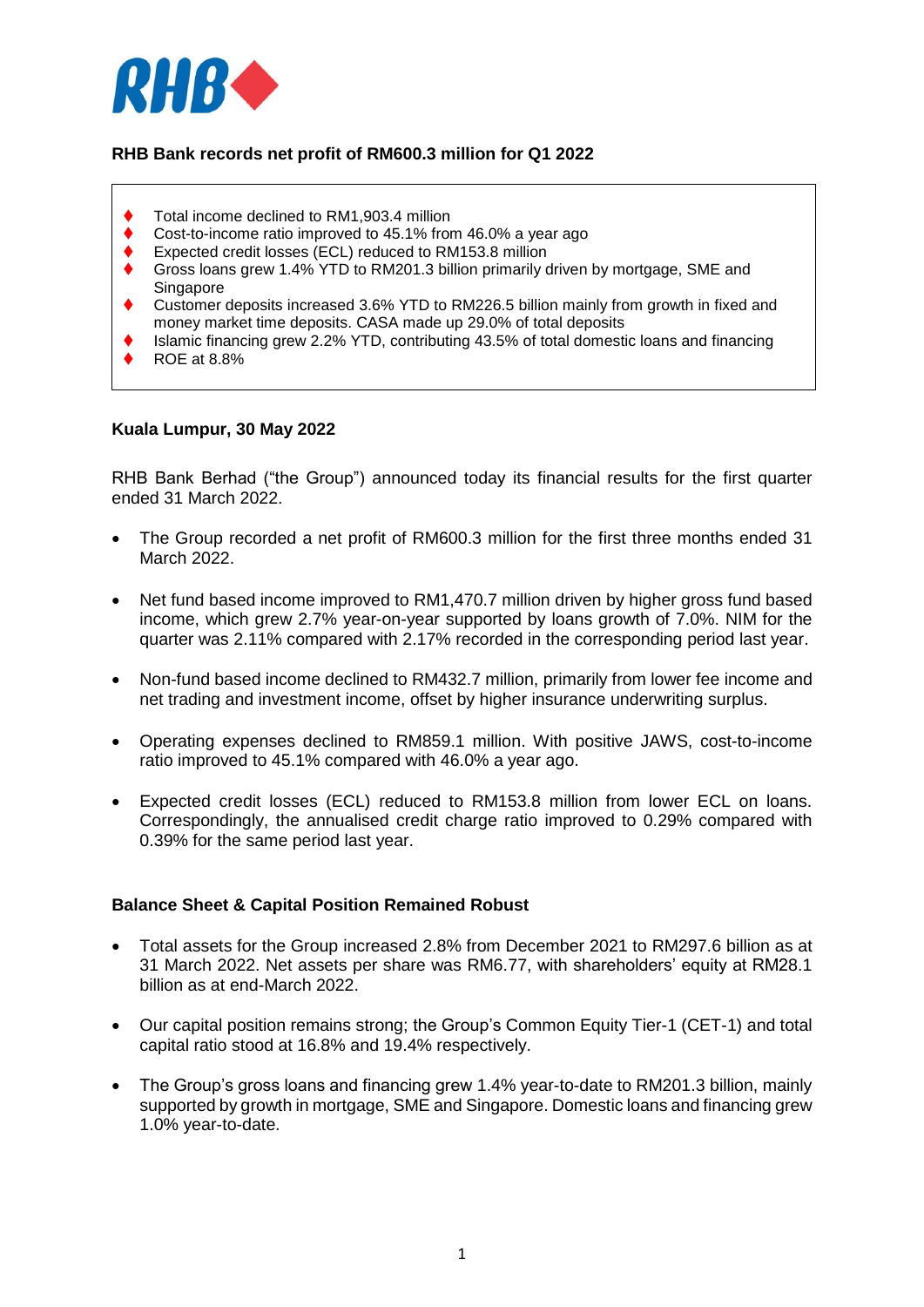

- Gross impaired loans was RM3.0 billion as at 31 March 2022 with gross impaired loans ratio of 1.50%, compared with 1.49% as of December 2021. Loan loss coverage ratio for the Group, excluding regulatory reserves, strengthened to 125.7% as at end-March 2022, compared with 122.4% in December 2021.
- Customer deposits increased 3.6% year-to-date to RM226.5 billion, predominantly attributed to fixed and money market time deposits growth of 5.1%. CASA composition stood at 29.0% as at 31 March 2022. Liquidity coverage ratio (LCR) remained healthy at 144.8%.

### **Performance Review of Key Business Units**

- **Group Community Banking**
	- o Group Community Banking posted a pre-tax profit of RM401.5 million mainly due to higher net fund based income and lower operating expenses and ECL.
	- $\circ$  Gross loans and financing grew 1.8% year-to-date to RM126.4 billion, primarily driven by growth in mortgages (+2.3%) and SME (+3.3%).
	- o Deposits increased by 1.7% year-to-date to RM102.6 billion, mainly contributed by growth in fixed deposits (+3.2%).

### **Group Wholesale Banking**

- o Group Wholesale Banking posted a pre-tax profit of RM473.6 million.
- $\circ$  Gross loans and financing dipped marginally by 0.9% year-to-date to RM49.8 billion.
- o Deposits increased 6.9% year-to-date to RM99.4 billion primarily from higher fixed and money market time deposits (+7.2%).
- **Group International Business** posted a pre-tax profit of RM21.0 million.
	- o **RHB Bank Singapore** reported a pre-tax profit of SGD1.3 million attributed to higher net fund based income and lower ECL. Gross loans and advances grew by 4.9% yearto-date to SGD6.6 billion, while deposits contracted marginally by 1.8% to SGD6.6 billion.
	- o **RHB Bank Cambodia** reported a pre-tax profit of USD2.9 million. Gross loans and advances contracted by 2.6% year-to-date to USD661.2 million while deposits contracted by 5.8% to USD538.4 million.
- **RHB Insurance** registered a pre-tax profit of RM25.0 million attributed to higher net investment income.
- **RHB Islamic Bank** recorded a pre-tax profit of RM255.1 million.
	- o Gross financing grew 2.2% year-to-date to RM76.5 billion.
	- $\circ$  Islamic business contributed 43.5% of the Group's total domestic gross loans and financing, an improvement from 43.0% in December 2021.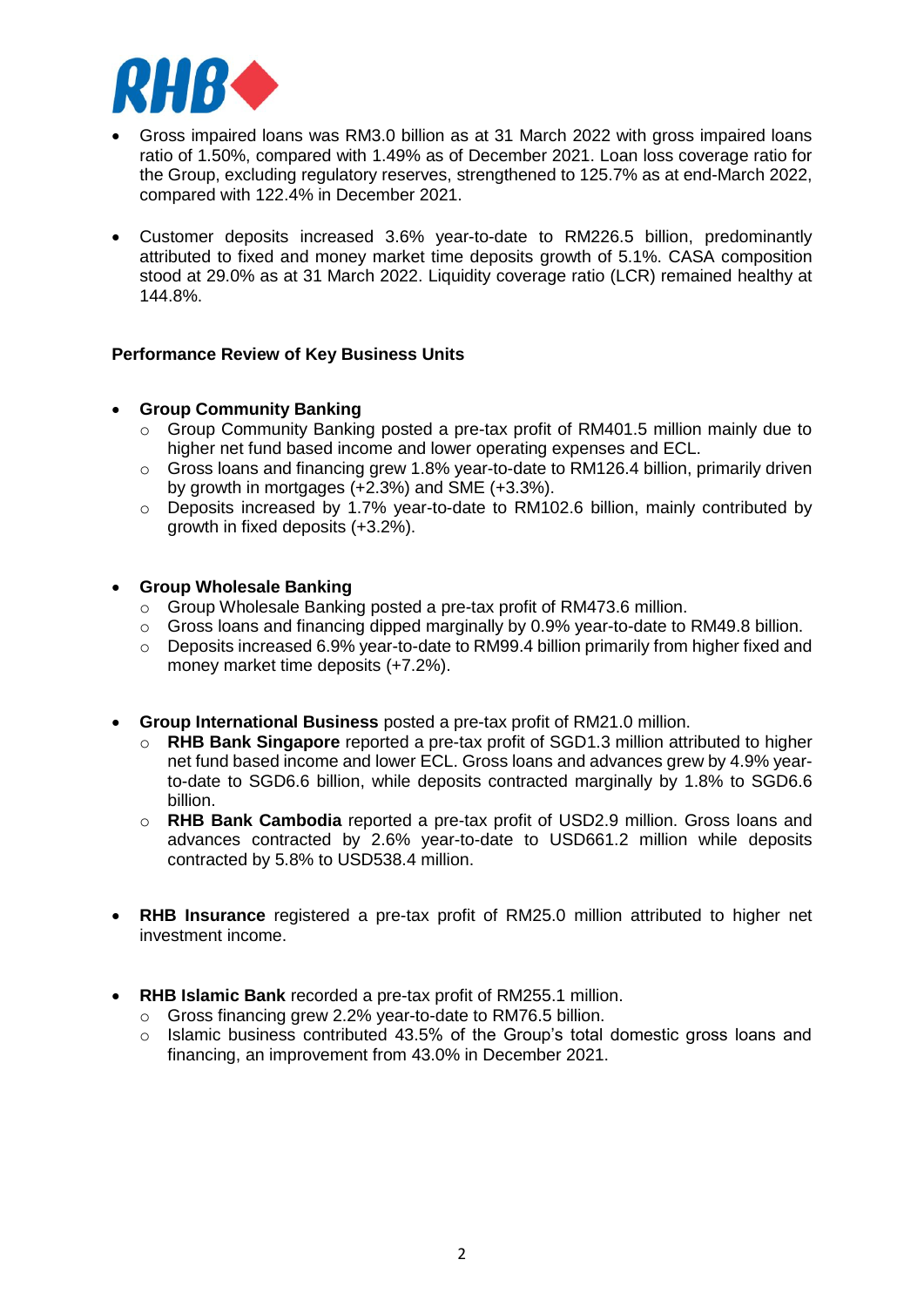

## **Conclusion**

Economic recovery continues its positive momentum as Malaysia progressively transitions into the endemic phase following the reopening of international borders. However, risks to economic growth remains which include a weaker-than-expected global growth, further escalation of geopolitical conflicts, worsening supply chain disruptions, and adverse developments surrounding COVID-19. Domestically, the banking sector is projected to remain resilient with healthy capital and liquidity positions. On the monetary front, the OPR is expected to further increase in the second half 2022 towards a more normalised level.

"The Group's first quarter performance was commendable despite the challenging business environment. Our fundamentals remain solid and this is reflected by our strong capital ratio and liquidity levels. Our asset quality remains strong with healthy loan loss coverage of 125.7%. Going forward, we will remain prudent in managing the business and will focus on driving responsible growth, as well as managing our asset quality. We will also continue to provide the appropriate assistance to our customers who remain impacted by the COVID-19 pandemic.

We anticipate stronger economic growth in FY2022, riding on the country's high vaccination rate and the resumption of all economic activities. In light of this and to address the accelerated shifts in customer behaviour and preferences especially over the last couple of years, we have now launched our new 3-year strategy 2022 – 2024, 'Together We Progress 24' ("TWP24"), which will drive our ambition to be a leader in Service Excellence," said Mohd Rashid Mohamad, Group Managing Director and Group Chief Executive Officer of RHB Banking Group.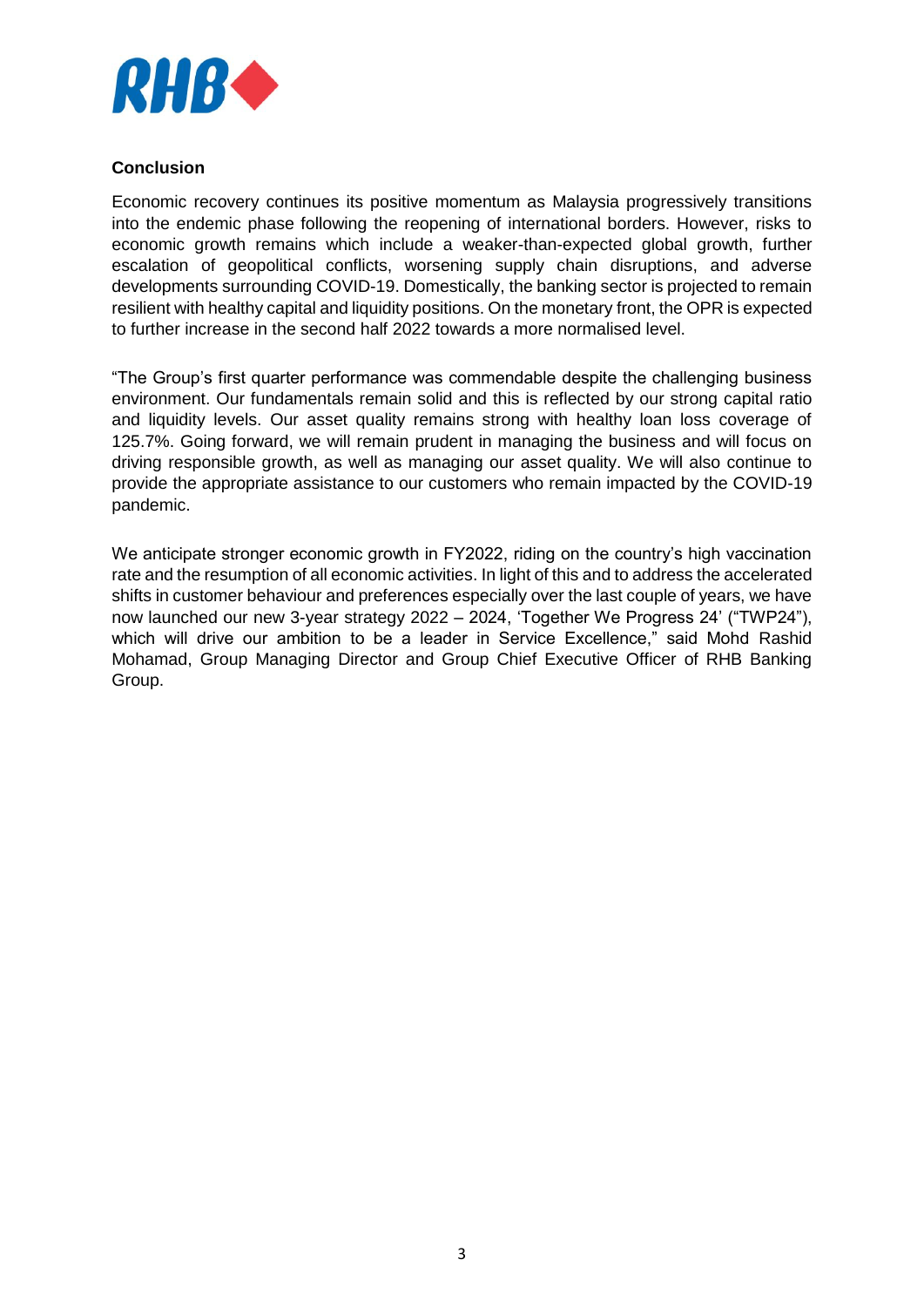

# **Key Financial Highlights**

| <b>Financial Performance</b><br>(RM'000)                  | <b>3 Months Ended</b><br>31 March 2022 | <b>3 Months Ended</b><br>31 March 2021 |
|-----------------------------------------------------------|----------------------------------------|----------------------------------------|
| Net income                                                | 1,903,443                              | 1,922,919                              |
| Operating profit before<br>allowances                     | 1,044,367                              | 1,037,855                              |
| Profit before taxation                                    | 890,550                                | 863,955                                |
| Profit attributable to equity<br>holders of the Company   | 600,267                                | 650,288                                |
| Earnings per share (sen)                                  | 14.5                                   | 16.2                                   |
| <b>Balance Sheet (RM'000)</b>                             | As at<br>31 March 2022                 | As at<br>31 December 2021              |
| Gross loans, advances and<br>financing                    | 201, 347, 724                          | 198,511,767                            |
| Gross impaired loans, advances<br>and financing ratio (%) | 1.50%                                  | 1.49%                                  |
| Deposits from customers                                   | 226,526,928                            | 218,732,585                            |
| <b>Total assets</b>                                       | 297,598,618                            | 289,541,458                            |
| Equity attributable to equity<br>holders of the Company   | 28,068,059                             | 27,998,328                             |
| Net assets per share (RM)                                 | 6.77                                   | 6.76                                   |

*This release contains forward-looking statements such as the outlook for the RHB Banking Group. Although RHB believes that the expectations reflected in such future statements are reasonable at this time, there can be no assurance that such expectations will prove correct subsequently. Actual performance may be materially different from that which had been anticipated or described herein, and RHB Banking Group's financial and business plans may be subject to change from time to time.*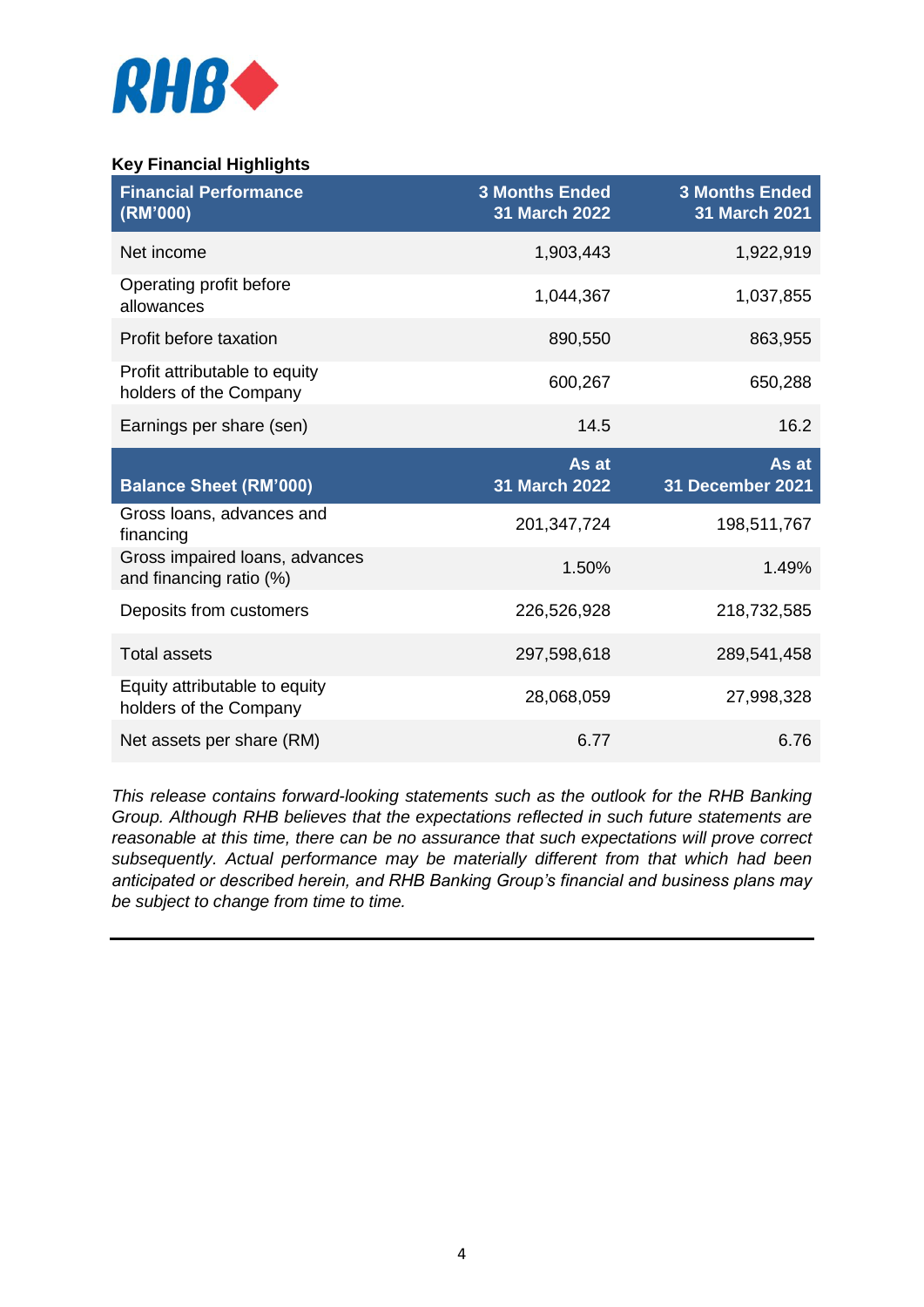

## **APPENDIX**

## **Significant Events/Corporate Development**

# **1. Memorandum of understanding ('MOU') with Axiata Group Berhad ('Axiata Group')**

On 2 June 2021, the Bank entered into a MOU with Axiata Group to jointly explore the potential strategic collaboration opportunities. Following the signing of the MOU, the Bank had on the same day entered into a heads of agreement with Boost Holdings Sdn Bhd ('Boost Holdings'), a 75.36% subsidiary of Axiata for the purpose of regulating the terms for joint application to BNM for a digital banking license. The joint application for the digital bank license was submitted to BNM on 30 June 2021.

On 29 April 2022, the Bank has received conditional approval from BNM for the joint application for a digital bank license by Boost Holdings and the Bank, subject to the condition that the proposed digital bank shall commence its banking operations within 24 months from 8 April 2022.

Subject to satisfying the operational readiness requirements by BNM and barring any unforeseen circumstances, the proposed digital bank is targeted to be operational in the second half of 2023, and shall focus on the underserved, unserved and/or unbanked segment primarily within Malaysia with the aim of building a more inclusive financial sector in Malaysia.

# **2. Proposed establishment of share grant scheme ('Proposed SGS')**

The Bank had on 15 December 2021 announced that it proposed to establish and implement a share grant scheme of up to 2% of the total number of issued shares of the Bank (excluding treasury shares, if any) at any point in time during the duration the Proposed SGS for employees and Executive Directors of the Bank and its subsidiaries (excluding subsidiaries which are dormant) who fulfil the eligibility criteria ('Eligible Employees').

The Proposed SGS is intended to motivate employees, attract talents and retain key employees through the grant of the ordinary shares in the Bank to be vested in selected Eligible Employees for the attainment of identified performance objectives. The Proposed SGS is to be administered by the Board Nominating and Remuneration Committee ('BNRC') comprising such persons as may be appointed by the Board from time to time. The BNRC will have the discretion in administering the Proposed SGS following the by-laws governing the Proposed SGS.

Barring any unforeseen circumstances and subject to all relevant approvals being obtained, the Bank expects to implement the Proposed SGS by the second quarter of